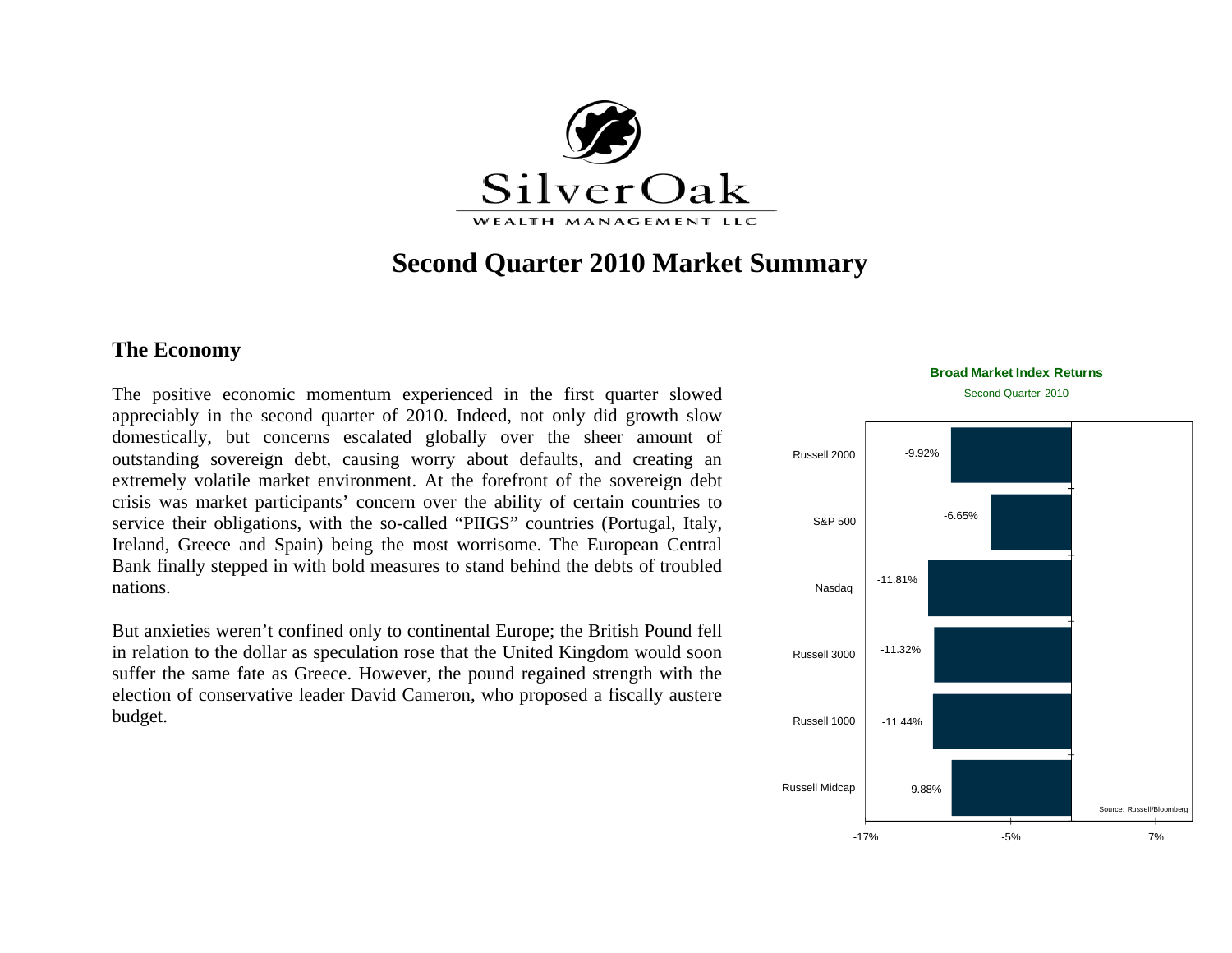The current sovereign debt crisis can be traced to the coordinated efforts by world central banks to rescue the global financial system. But the massive fiscal stimulus employed in the past 18 months in an attempt to avert a financial system meltdown is not the only cause of the current situation. For several years, investors and financial institutions ignored deteriorating fundamentals, and borrowed at the prevailing low interest rates in order to invest in higher yielding investments.

A global recovery seems to have taken hold, but is tenuous, as there are clouds on the horizon. At the recent G-20 meeting, most developed markets countries (with the notable exception of the United States) announced fiscal austerity plans, agreeing to bring down deficits materially in a threeyear period. Such withdrawal of fiscal stimulus during a period when the economy is trying to regain its footing can be dangerous, particularly if the employment situation remains difficult.

## **Highlights**

#### GDP

The Bureau of Economic Analysis released the third

estimate of first quarter 2010 GDP, a downward-revised 2.7%. The previous estimate had been 3.0%. Many economists believe that this rate is barely enough to maintain pace with an expanding labor force, and not nearly enough to begin to recover the jobs lost in the Great Recession. The consensus believes that until economic and job growth accelerate, consumers will remain anxious, and the economy will continue to rely on government support.



(Securities in S&P 500, 2nd Quarter 2010)

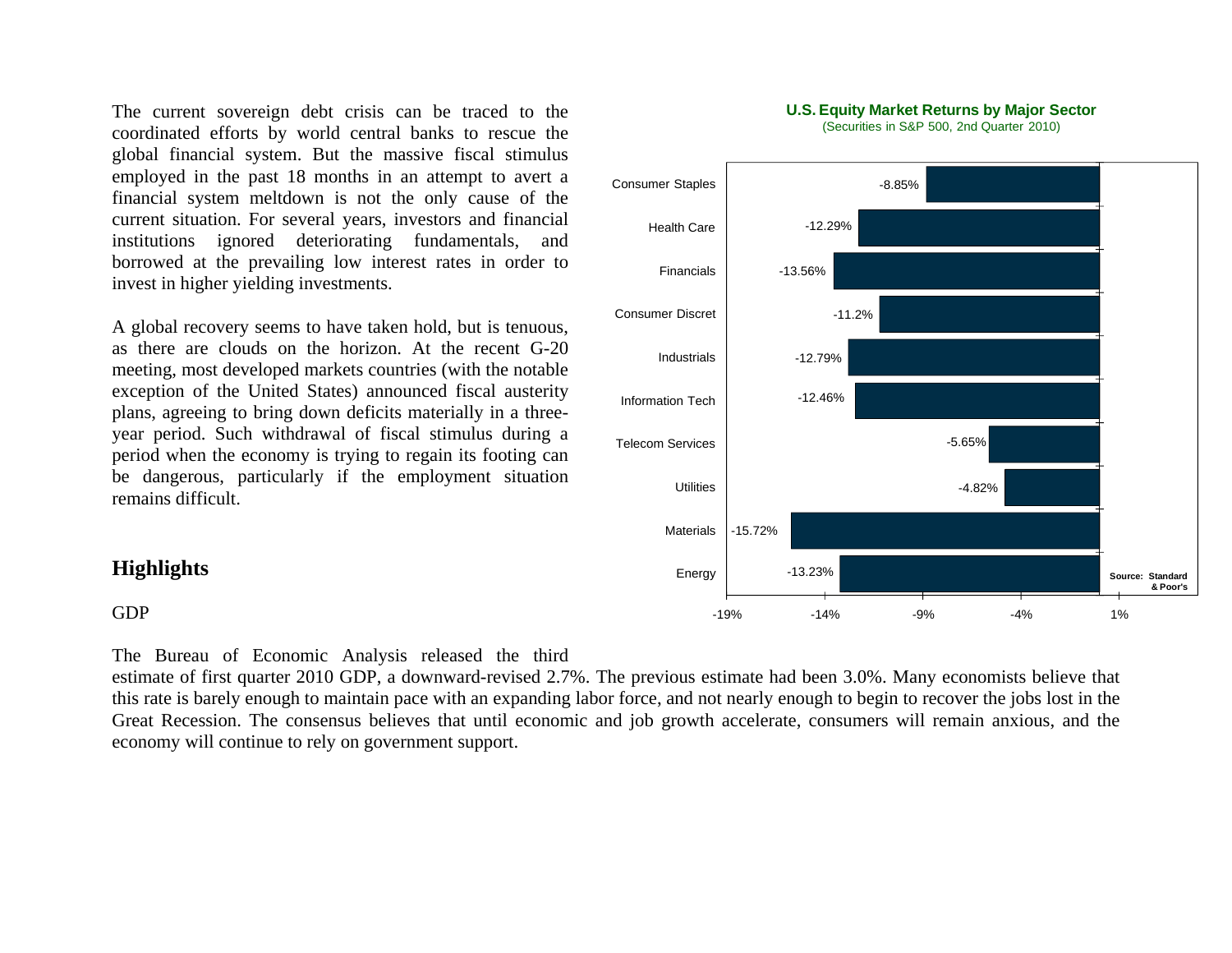#### HOUSING

The housing market continued to undergo a significant correction from policy-induced levels. Existing home sales fell by 2.2% in May, with the Northeast leading the decline, dropping more than 18%. Some economists see the sharp retreat in housing data pessimistically, in that there are no underlying fundamentals to support the market, and the correction in housing will serve to bring about a double dip recession in the broader economy. Others, however, believe that the homebuyer tax credit simply shifted demand for housing forward, and that the underlying fundamentals have not changed. The optimists are supported by the fact that pending home sales data is improving. In addition, the sale prices of existing homes are up 2.7% from a year ago.

#### EMPLOYMENT

Many economists believe that the economy will not be out of the woods until there is a meaningful pickup in employment. While the first two months of the second quarter hinted at a strengthening labor market, May's employment report was disappointing, and concerns about the prospects for a double dip recession heightened. The headline number in the report showed employment gains of 431,000 jobs in May, which about 411,000 of those were due to hiring by the Census Bureau; the private sector added only 41,000 jobs in the month. However, there were some positive trends that have continued, particularly gains in manufacturing jobs and the length of the workweek.

#### FED POLICY

On June 23<sup>rd</sup>, the Federal Open Market Committee (FOMC) announced no change in interest rate policy. The FOMC said the fed funds rate target will remain in the 0% to 0.25% range. The FOMC statement said that the target is likely to remain "exceptionally low...for an extended period," wording that is unchanged from the committee's eight previous releases, going back to June 2009. What can be gleaned from the FOMC's inaction and statement is that the FOMC remains concerned about economic growth, and with little inflationary pressure on the horizon, it will maintain an aggressive monetary policy for some time. However, because the statement also referenced a "labor market [that is] gradually improving," it is apparent that the central bank is becoming more optimistic about the recovery.

Yet another indication the Fed believes the recovery has sustainability is the fact that it is allowing certain of its programs supporting liquidity in the financial markets, such as the Term Asset-Backed Securities Loan Facility, to expire. The Fed has also completed its purchases of Freddie Mac and Fannie Mae debt and mortgage-backed securities, and must now begin deciding what to do with the securities remaining on its balance sheet. It may allow some of the shorter-maturity issues to expire, but it must decide whether to sell or hold longer maturities. In any event, the Fed is expected to maintain its current low interest rate policy for some time.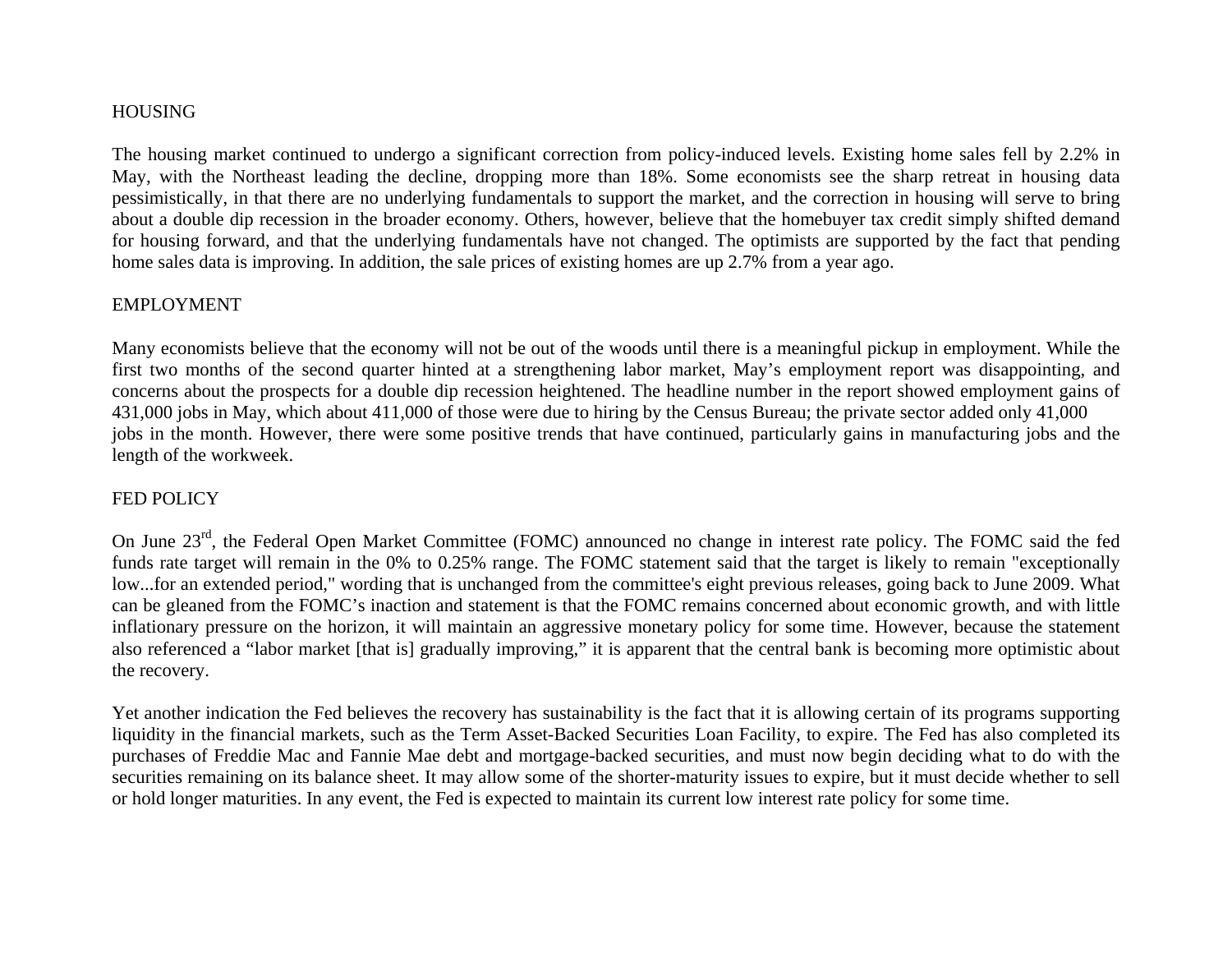# **Interest Rates**

Given the uncertain economic backdrop during the second quarter, interest rates generally ended the three months lower than where they began. In somewhat of a mirror image of the first quarter, the bond market began the second quarter with prices remaining stable, but as worries mounted over the twin concerns of the sovereign debt crisis and slackening domestic economic growth, a flight to quality took hold, and yields on government issues fell while credit spreads widened.



#### **U.S. Treasury, Muni and Corporate 30-Year Yield Curves**

government securities, the yield curve flattened slightly during the quarter as the market digested the prospects that the Fed would maintain a low fed funds target for the foreseeable future. The yield on the 2-year U.S. Treasury declined 35 basis points, from 1.02% as of March 31<sup>st</sup> to 0.67% on June 30<sup>th</sup>. The yield on the 10-year Treasury fell by an even greater amount, 85 basis points, from 3.83%